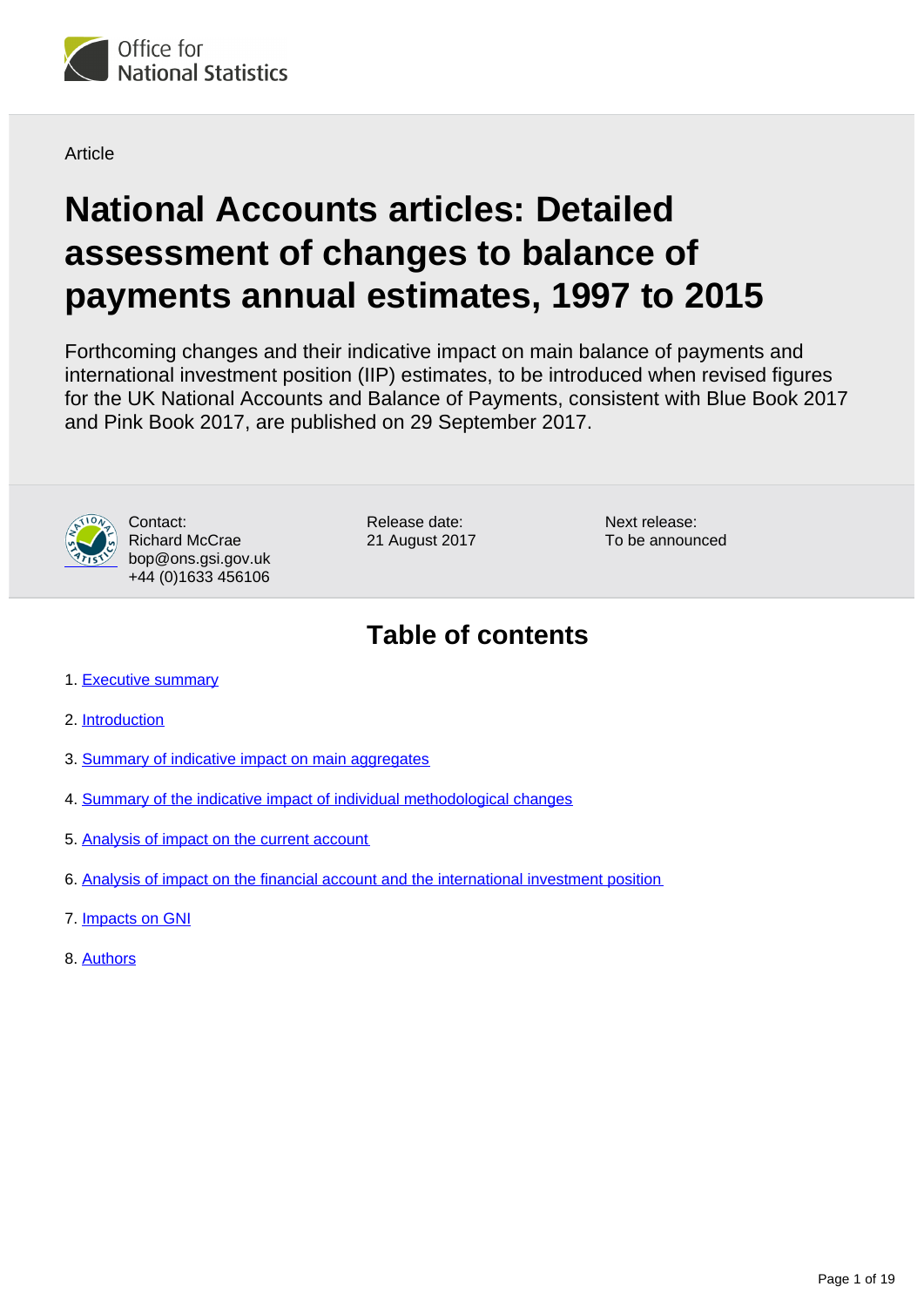## <span id="page-1-0"></span>**1 . Executive summary**

This article provides details of forthcoming changes and their indicative impact on the main balance of payments and international investment position estimates. These changes will be introduced when revised figures for the UK National Accounts and Balance of Payments, consistent with Blue Book 2017 and Pink Book 2017, are published on 29 September 2017.

We have previously published an article explaining changes and their impact on balance of payments and international investment position estimates for the period 1997 to 2012:

[National Accounts articles: Detailed assessment of changes to Balance of Payments annual estimates, 1997 to](https://www.ons.gov.uk/economy/nationalaccounts/uksectoraccounts/articles/nationalaccountsarticles/detailedassessmentofchangestobalanceofpaymentsannualestimates1997to2012)  [2012, published on 5 June 2017](https://www.ons.gov.uk/economy/nationalaccounts/uksectoraccounts/articles/nationalaccountsarticles/detailedassessmentofchangestobalanceofpaymentsannualestimates1997to2012).

The tables, charts and commentary have been extended from the previously published impact article to include impact estimates for the years 2013 to 2015 and updated to include the very latest indicative estimates for the period 1997 to 2012.

We have also included indicative revisions for trade geographic data, including the 10 largest country revisions to exports and imports in 2014.

This article also includes information on the latest average absolute revision of gross national income (GNI) and the impact of changes being introduced across the UK's National Accounts, Balance of Payments and trade.

## <span id="page-1-1"></span>**2 . Introduction**

On 29 September 2017, we will publish revised figures for the UK National Accounts and Balance of Payments. This article is part of a series describing changes and improvements to the [UK's National Accounts and Balance](https://www.ons.gov.uk/economy/nationalaccounts/uksectoraccounts/articles/nationalaccountsarticles/previousReleases)  [of Payments.](https://www.ons.gov.uk/economy/nationalaccounts/uksectoraccounts/articles/nationalaccountsarticles/previousReleases) Changes will be made in line with international standards adopted by all European Union (EU) member states and with worldwide best practice. These, as well as additional improvements that are being made, will ensure that our National Accounts and Balance of Payments continue to provide a reliable framework for analysing the UK economy and for making international comparisons.

There are a number of changes and improvements being implemented, with the largest revisions caused by the corporate bonds interest, separating estimates for the household and non-profit institutions serving household sectors and incorporation of new source data for securities dealers. These changes are explained in detail in Section 4.

The changes and improvements due to be made in September 2017 can be split into two categories:

- 1. classification changes and continued improvements following [European System of Accounts 2010:](http://ec.europa.eu/eurostat/web/esa-2010) ESA  $2010<sup>1</sup>$  international standards, which are to be incorporated into the UK National Accounts and Balance of Payments publications
- 2. other regular improvements, methodological changes and corrections

The remainder of this article is structured as follows: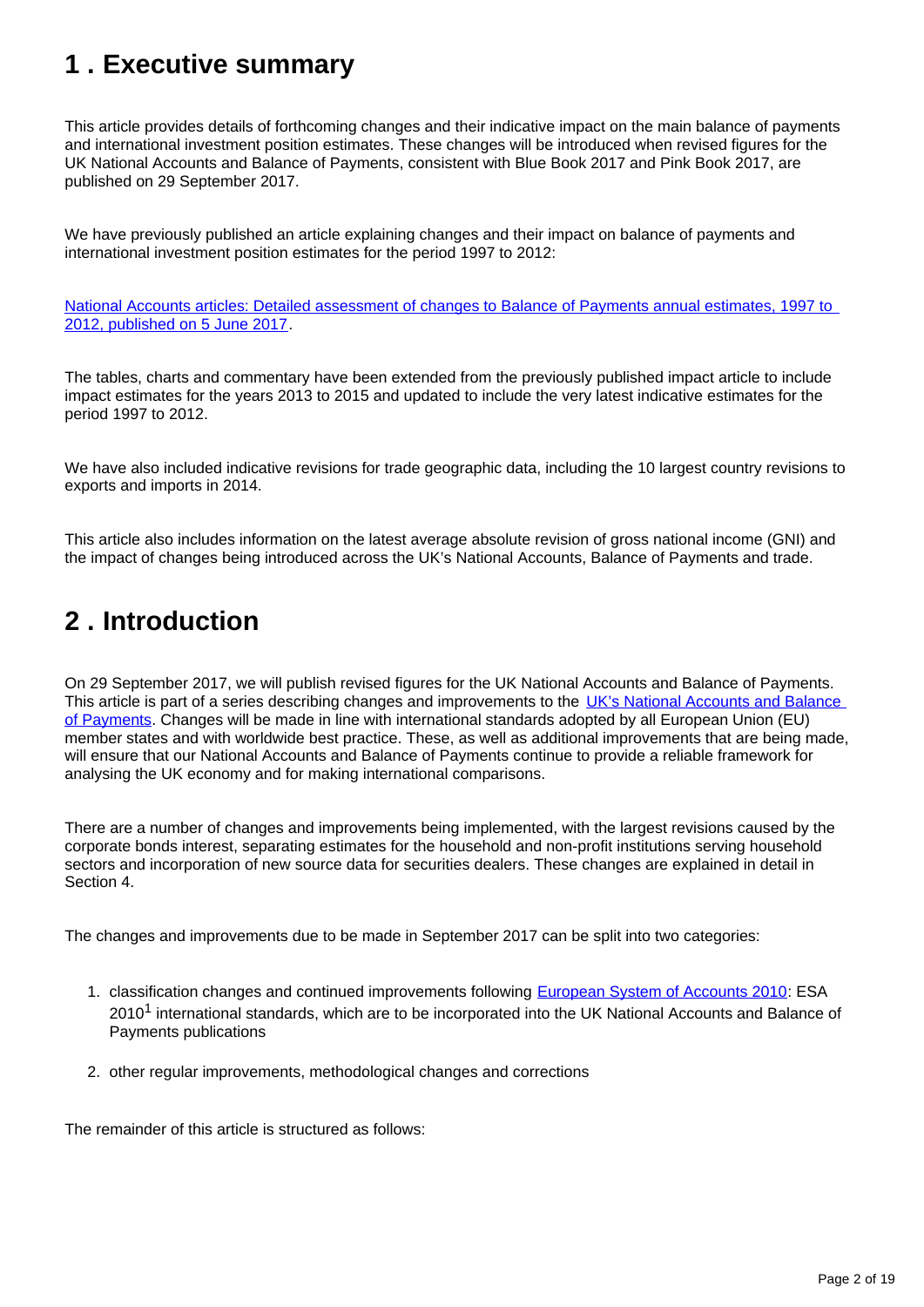- Section 3 provides the indicative overall revision to main aggregates in the balance of payments and international investment position; these indicative figures include both changes as a result of the implementation of new methods and normal revisions that would be expected as part of the Pink Book (Balance of Payments annual publication) compilation process
- Section 4 explains the methodological changes and their impacts
- Section 5 provides indicative annual revisions of the trade balance, primary income balance and current account balance
- Section 6 provides indicative annual revisions of the financial account balance and international investment position
- Section 7 provides indicative annual revisions of the UK's gross national income for the period 1997 to 2015

Throughout the article, data are presented to the nearest pound billion.

### **Notes for: Introduction**

1. The European System of Accounts.

## <span id="page-2-0"></span>**3 . Summary of indicative impact on main aggregates**

Table 1 provides an indicative impact that changes will have on the balance of payments and international investment position in £ billions.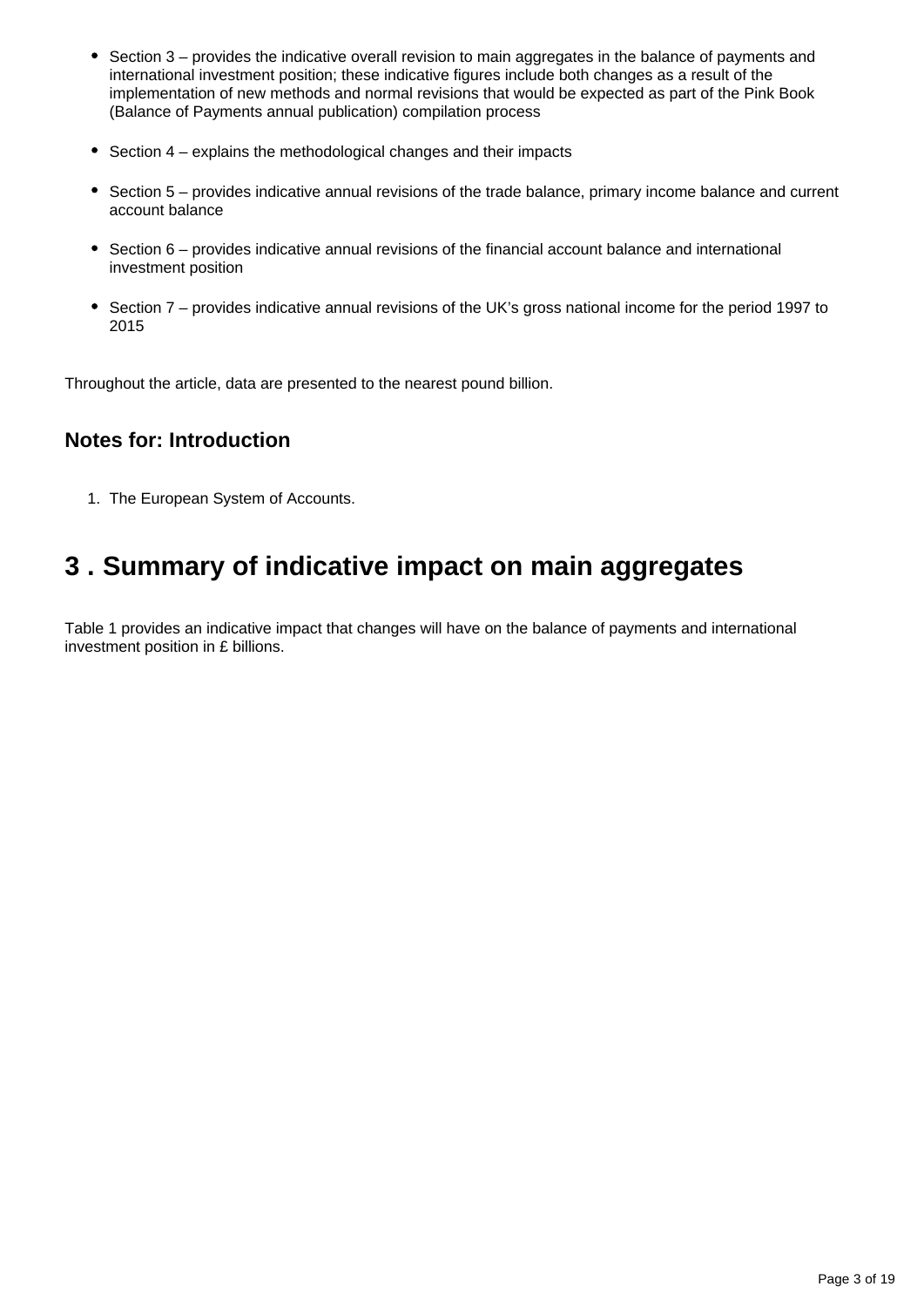| £ billion                                             | 1997 to 2015                    |                               |                               |                                           | 2015                             |                                                 |                |
|-------------------------------------------------------|---------------------------------|-------------------------------|-------------------------------|-------------------------------------------|----------------------------------|-------------------------------------------------|----------------|
|                                                       | Largest<br>downward<br>revision | Largest<br>upward<br>revision | Average<br>annual<br>revision | Average<br>absolute<br>annual<br>revision | Previously<br>published<br>value | Indicative<br>value in Pink<br><b>Book 2017</b> | Revision       |
| Trade balance                                         | $-3$                            | 4                             | 0.8                           | 1.2                                       | $-30$                            | $-32$                                           | $-3$           |
| Primary income<br>balance                             | $-26$                           | $\mathbf 0$                   | $-11.7$                       | 11.8                                      | $-26$                            | -43                                             | $-17$          |
| Secondary<br>income balance                           | $\mathbf 0$                     | $\overline{2}$                | 0.8                           | 0.8                                       | $-25$                            | $-23$                                           | $\overline{2}$ |
| Current<br>account balance                            | $-21$                           | 1                             | $-10.1$                       | 10.1                                      | $-80$                            | $-98$                                           | $-18$          |
| Financial<br>account balance                          | -42                             | 16                            | $-14.2$                       | 17.2                                      | $-67$                            | -91                                             | $-24$          |
| <b>Net</b><br>International<br>Investment<br>Position | $-261$                          | 125                           | 10.3                          | 88.5                                      | $-86$                            | $-347$                                          | $-261$         |

**Table 1: Summary of indicative revisions on annual data between previously published data and indicative Pink Book 2017 data, 1997 to 2015 (£ billion) UK**

Source: Office for National Statistics

Notes:

1. Change in values may not sum to revision due to rounding.

Table 2 provides an indicative impact that changes will have on the balance of payments, as a percentage of nominal gross domestic product (GDP).

#### **Table 2: Summary of indicative revisions as a percentage of GDP between previously published data and indicative data (consistent with Pink Book 2017), 1997 to 2015 (percentage of gross domestic product), UK**

| % of GDP                                 | 1997 to 2015                 |                            | 2015                                 |                                              |  |
|------------------------------------------|------------------------------|----------------------------|--------------------------------------|----------------------------------------------|--|
|                                          | Largest downward<br>revision | Largest upward<br>revision | Previously<br><b>Published Value</b> | Indicative Value in Pink<br><b>Book 2017</b> |  |
| <b>Trade Balance</b>                     | $-0.1$                       | 0.3                        | $-1.6$                               | $-1.7$                                       |  |
| Primary Income<br><b>Balance</b>         | $-1.6$                       | $\Omega$                   | $-1.4$                               | $-2.3$                                       |  |
| Secondary Income<br><b>Balance</b>       | 0                            | 0.1                        | $-1.3$                               | $-1.2$                                       |  |
| <b>Current Account</b><br><b>Balance</b> | $-1.4$                       | 0.1                        | $-4.3$                               | $-5.2$                                       |  |

Source: Office for National Statistics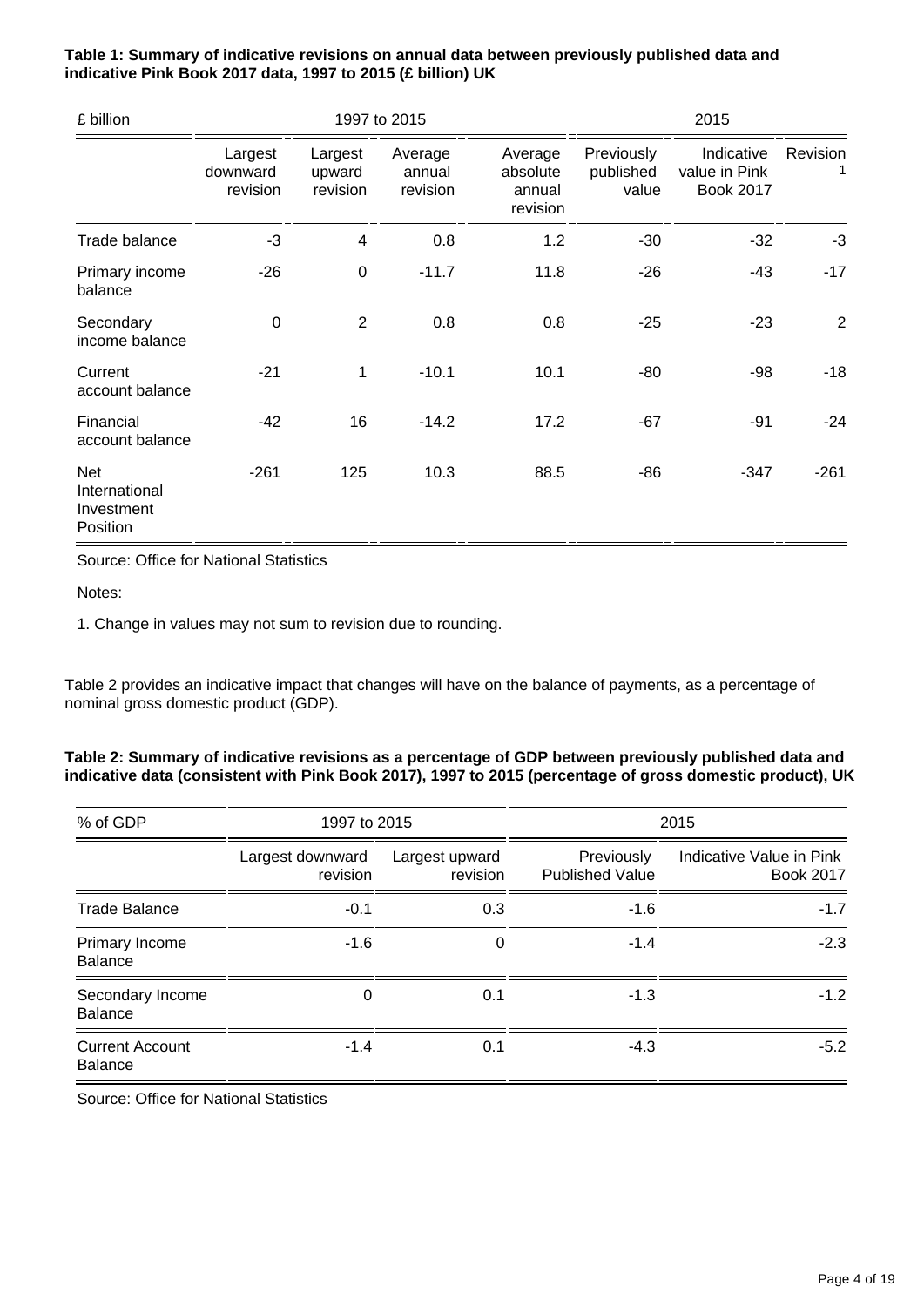## <span id="page-4-0"></span>**4 . Summary of the indicative impact of individual methodological changes**

Revisions throughout the published time series are likely as a result of implementing the improvements described in this article. Revisions between 1997 and 2012 will normally be due to methods changes. Years 2013 to 2015 are also fully open for revision to incorporate new data from sources.

The text in this section summarises the main closed period changes and the revisions with the largest impact that will be introduced into the balance of payments and international investment position (IIP). For those changes affecting the current account, indicative impacts on the trade balance, primary income balance and secondary income balance are presented. Indicative impacts for the financial account and the IIP are not presented due to the linkages within individual transactions making it difficult to isolate the individual method changes. All estimates presented remain subject to further quality assurance before publication at the end of September; therefore they should be treated as indicative.

### **4.1 Corporate bonds interest**

As previously announced, we are making improvements to the way we calculate interest paid to the holders of UK corporate bonds. The improved method increases the amount of interest paid on UK-issued corporate bonds and gives improved estimates of rates of return on corporate bonds, when compared with government bonds (gilts). A more detailed description of the change can be found in this article [Improvements to the treatment of](https://www.ons.gov.uk/economy/nationalaccounts/uksectoraccounts/articles/nationalaccountsarticles/improvementstothetreatmentofcorporatebondsinterest)  [corporate bonds interest,](https://www.ons.gov.uk/economy/nationalaccounts/uksectoraccounts/articles/nationalaccountsarticles/improvementstothetreatmentofcorporatebondsinterest) published on 19 April 2017.

As a significant proportion of the interest is paid to non-resident holders of UK corporate bonds, the amount of income earned on foreign investment in the UK (debits) will increase, leading to a widening of the current account deficit.

The range of revisions (rounded to one decimal place) is between:

 $\bullet$  the primary income balance  $-$  £0.0 and negative £26.3 billion

### **4.2 Bond redemptions**

In the 19 April 2017 article, we announced [an improvement in the treatment of corporate bond redemptions](https://www.ons.gov.uk/economy/nationalaccounts/uksectoraccounts/articles/nationalaccountsarticles/improvementstothetreatmentofcorporatebondsinterest). Bonds are redeemed when the holder is repaid the face value (principal) of the bond. Most bonds are issued with a specified date (the maturity date) when this will occur, although bonds can be redeemed before this, for example by the issuer repurchasing the bond.

We determined that bond redemptions particularly those issued by private non-financial corporations and other financial institutions, were being unrecorded. For Pink Book 2017 we are using Bank of England data to better estimate corporate bond redemptions. Increasing bond redemptions decreases net bond liability issuance by these sectors and bond asset flows for the rest of the world. This change has little impact on corporate bond levels because listed bond levels and flows are estimated separately in the UK National Accounts.

The range of revisions (rounded to one decimal place) is between:

• the primary income balance  $-$  £0.0 and negative £0.2 billion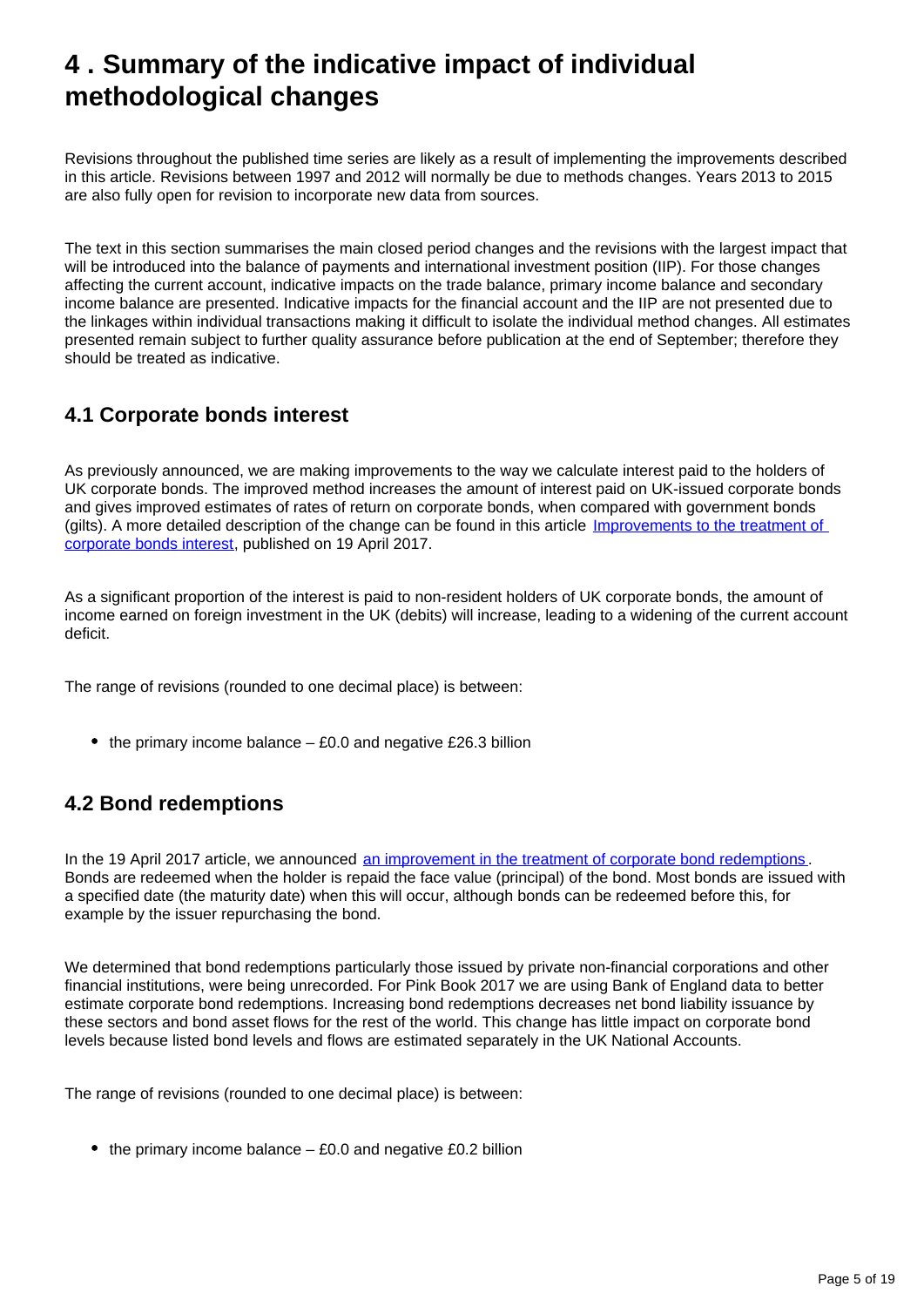### **4.3 Separating estimates for the household and non-profit institutions serving households sectors**

As previously announced, splitting the household (HH) and non-profit institutions serving households (NPISH) sectors has also led to the addition of new data sources into the measurements. For a more detailed description of these significant improvements and the new source data included in this improvement please see this article [Improving the household, private non-financial corporations and non-profit institutions serving household sectors'](https://www.ons.gov.uk/economy/nationalaccounts/uksectoraccounts/articles/nationalaccountsarticles/improvingthehouseholdprivatenonfinancialcorporationsandnonprofitsinstitutionsservinghouseholdssectorsnonfinancialaccounts)  [non-financial accounts,](https://www.ons.gov.uk/economy/nationalaccounts/uksectoraccounts/articles/nationalaccountsarticles/improvingthehouseholdprivatenonfinancialcorporationsandnonprofitsinstitutionsservinghouseholdssectorsnonfinancialaccounts) published on 19 April 2017. We have noted that from 2016 onwards changes to dividends tax policy will need to be built into the method. This will be expanded in the final BB17 impact article on 29 September 2017.

The new source data results in an increase in UK earnings on investment abroad. As a result, income earned has risen and is reflected in greater earnings in the primary income account. Subsequently, the HH and NPISH sectorisation work narrows the current account deficit.

Meanwhile, the new source data have resulted in both an increase in some years and a decrease in others in the financial account balance, albeit mainly positive, while the new source data have had a positive impact on the international investment position.

We have also added new source data to miscellaneous current transfers. Miscellaneous current transfers are split into three sub-sectors: current transfers to NPISH; current transfers between households and other miscellaneous current transfers. For each of the three sub-sectors new sources have been added, an example for the first subsector is new source data for the charity part of NPISH, which now comes from the National Council for Voluntary Organisations (NCVO).

For more information of new data sources please see this article Improving the household, private non-financial [corporations and non-profit institutions serving household sectors' non-financial accounts](https://www.ons.gov.uk/economy/nationalaccounts/uksectoraccounts/articles/nationalaccountsarticles/improvingthehouseholdprivatenonfinancialcorporationsandnonprofitsinstitutionsservinghouseholdssectorsnonfinancialaccounts) . This has resulted in additional miscellaneous current transfers received by the UK from the rest of the world. In the balance of payments, this narrows the current account deficit due to increases in secondary income transfers from abroad.

The ranges of revisions (rounded to one decimal place) are between:

- $\bullet$  the primary income balance negative £0.8 and £3.9 billion
- the secondary income balance  $-$  £0.1 and £2.0 billion
- $\bullet$  the current account balance negative £0.6 and £5.5 billion

Other impacts:

- financial account
- international investment position

### **4.4 Incorporation of new source data for securities dealers**

Improvements to data collected using updated survey questionnaires for the financial sector have been undertaken. The Securities Dealers' Survey is the first of a series of new, comprehensively revised surveys introduced in Quarter 1 (Jan to Mar) 2015 but only now incorporated into the national accounts and balance of payments.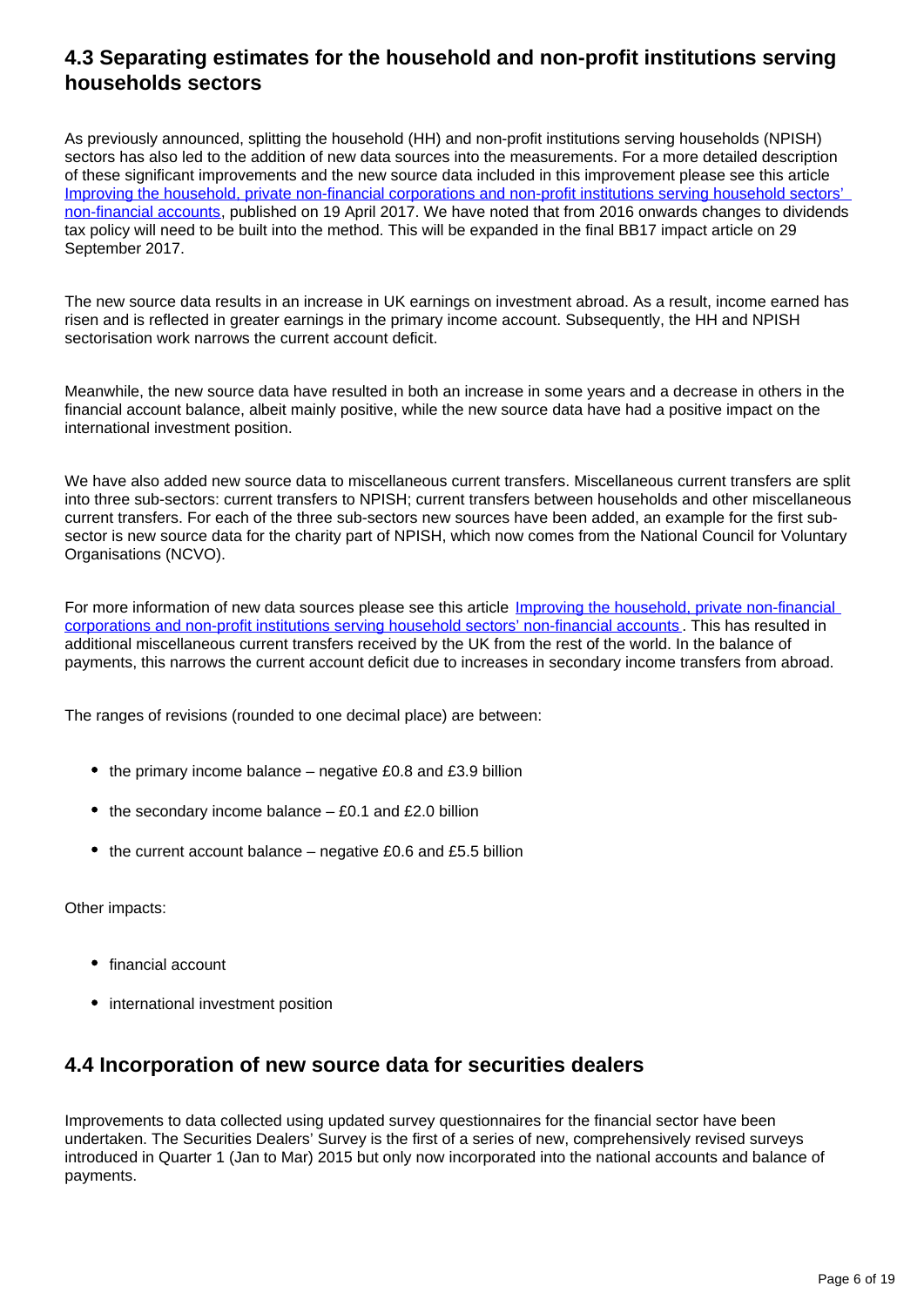While the new survey data starts in 2015, a full time series has been estimated for consistency in the accounts and to avoid step changes, hence the impact to the years 1997 to 2012. The survey collects, among other things, information on securities dealers' assets, liabilities, income and expenditure. The new surveys provide a more detailed breakdown of financial transactions, thereby offering us a new understanding of the securities dealers industry and previously returned estimates.

This change will narrow the current account, as the revisions to the primary income account will increase the surplus. Meanwhile, the securities dealers change will have both a negative impact in some years and a positive impact in other years on the financial account, albeit the revisions are mainly negative. However, the change will have a mainly positive impact on the international investment position.

The range of revisions (rounded to one decimal place) is between:

• the primary income balance – negative £1.6 and £3.7 billion

Other impacts:

- financial account
- international investment position

#### **4.4.1 Securities dealers – spread earnings**

We have also improved the allocation of securities dealers' spread earnings. Spread earnings are considered in the national accounts to be charges paid by consumers for the services provided by securities dealers. More information can be found in the UK Flow of Funds Project, methods article on financial sub-sectorisation and the [introduction of the new securities dealers survey data](https://www.ons.gov.uk/economy/nationalaccounts/uksectoraccounts/articles/nationalaccountsarticles/theukenhancedfinancialaccountstheintroductionofthenewsecuritiesdealerssurveydataandexpansionoffinancialsubsectordetail). While the total amount of spread earnings charged to consumers has not changed, better data from the Financial Conduct Authority has meant that the method for establishing who is paying for these services has been improved. This improvement in data sourcing increases UK trade in services (exports) and narrows the current account deficit.

The range of revisions (rounded to one decimal place) is between:

• the trade balance  $-$  £0.1 and £0.6 billion

The range of revisions caused by the changes described in both paragraphs 4.4 and 4.4.1 (rounded) is between:

 $\bullet$  the current account balance – negative £1.4 and £3.7 billion

### **4.5 Share ownership benchmark**

Dividend receipts are allocated to sectors according to the number of shares they hold, and these allocations are determined by the Share Ownership Survey benchmarks.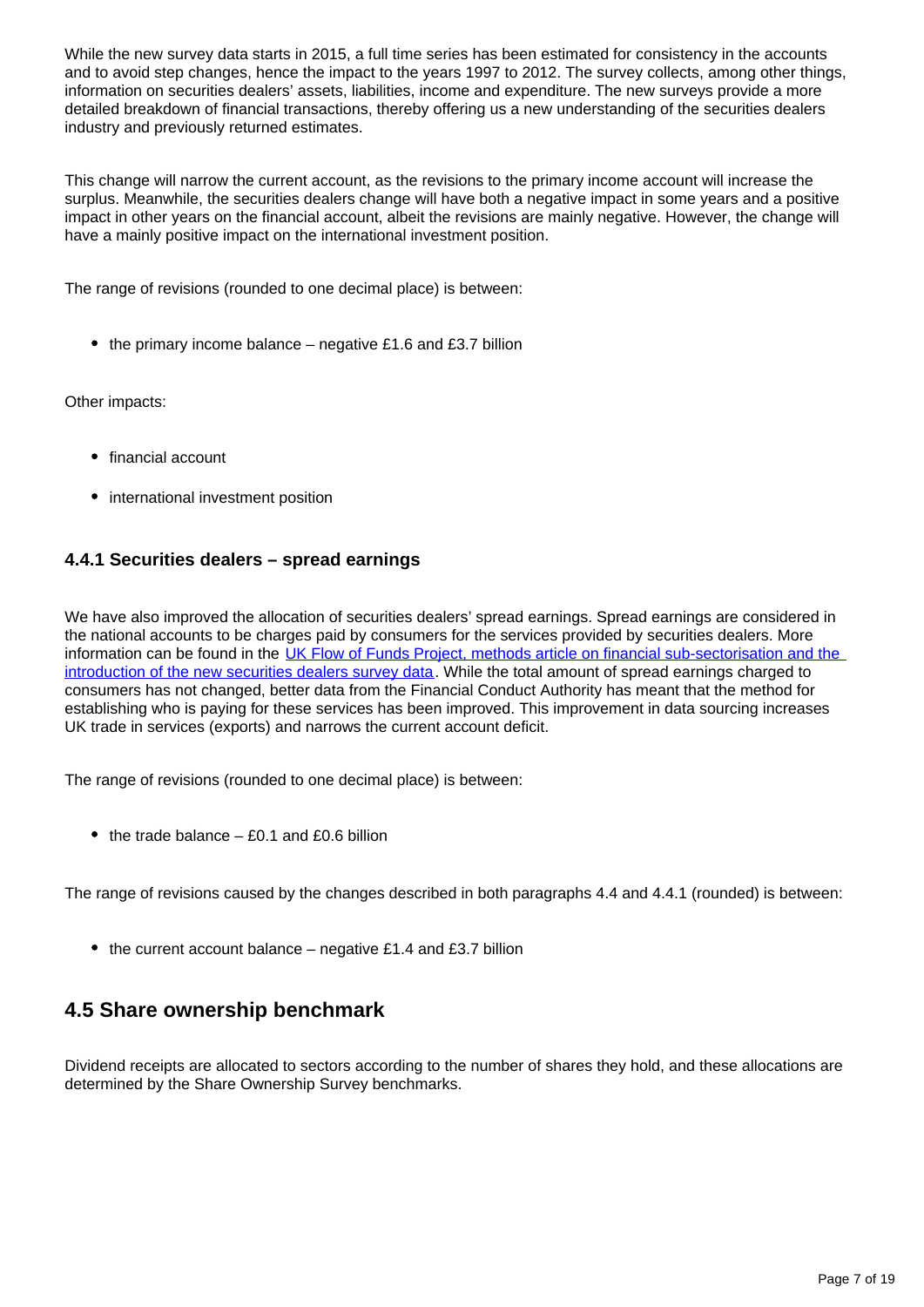The benchmarks were last updated in 2012, when the 2010 Share Ownership Survey was available. Since that time, we have run the 2012 and 2014 Share Ownership Surveys and reprocessed the 2010 survey. The early benchmarks' results suggest that the rest of the world held more UK-issued shares than currently thought, therefore increasing their allocations of dividends paid and leading to the widening of the current account deficit and decreasing gross national income (GNI). The revision has also led to negative revisions on the international investment position.

The range of revisions (rounded to one decimal place) is:

 $\bullet$  the primary income balance – up to negative £6.2 billion

Other impacts:

• international investment position

### **4.6 Dividends payments processing correction**

The dividends payments processing correction covers improvements to address the following:

- incorrect timing an issue where the current process uses an incorrect date to capture dividends data; investigations found that not all dividends were being recorded at the point of ex-dividend, this leads to a shift in the payment pattern rather than the under- or over-payment of dividends
- missing cases where instances of dividends that were not recorded in the dataset have now been included
- double-counting a small number of dividends were duplicated due to them being announced more than once

This impacts the amount of foreign earnings on investments in the UK, with earnings mostly increasing therefore widening the current account deficit and decreasing GNI.

The range of revisions (rounded to one decimal place) is between:

 $\bullet$  the primary income balance – negative £0.4 and negative £5.9 billion

### **4.7 Education services**

Research has found that the International Passenger Survey (IPS) underestimates higher education and further education tuition fees. Therefore, tuition fees data from the Higher Education Statistics Agency (HESA) will be used to solve this. This will impact education services within trade in services and lead to an increase in exports for all periods and a narrowing of the current account deficit.

The range of revisions (rounded to one decimal place) is:

• trade balance – up to £2.1 billion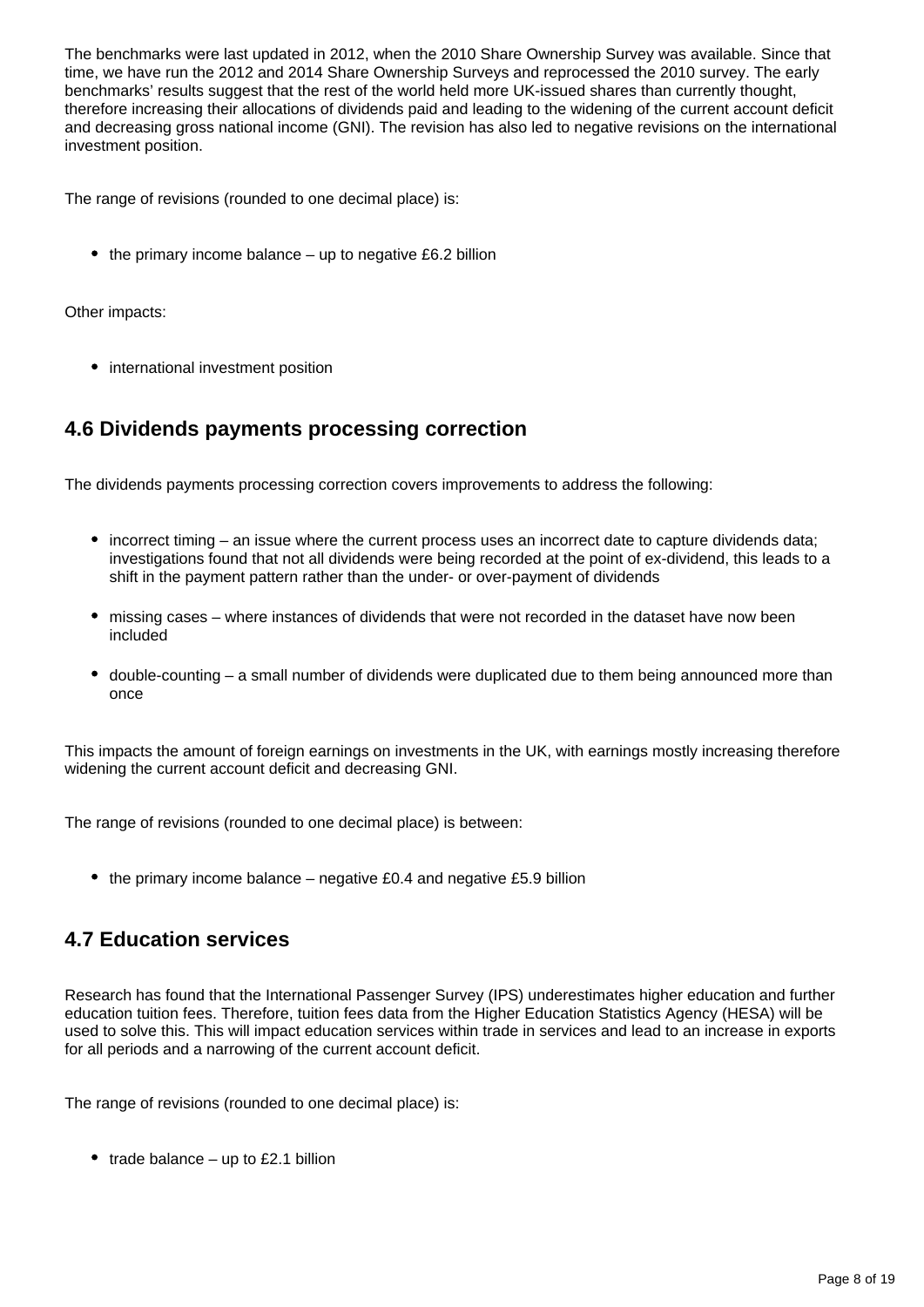### **4.8 Lighthouse duties**

Light Dues, which are charges paid by ships calling at ports in the UK, are no longer considered the provision of a service, so will not be recorded in the trade figures as an export of a transport service. This follows a discussion with the EU's statistical body, Eurostat, to treat Light Dues as a tax on production owing to its compulsory, redistributive nature. Therefore, trade in services declines, which leads to a widening of the current account deficit.

Decreases trade in services by less than £0.1 billion.

### **4.9 Households' imputed rental**

Improvements to how imputed rental is being calculated have been implemented. They include improvements to the way that non-calendar year data for housing stocks and rental prices are mapped to calendar years. For more information on this change, please see this article, [Changes to National Accounts: actual rentals and imputed](https://www.ons.gov.uk/economy/nationalaccounts/uksectoraccounts/articles/nationalaccountsarticles/actualandimputedrentalbluebook2017)  [rentals](https://www.ons.gov.uk/economy/nationalaccounts/uksectoraccounts/articles/nationalaccountsarticles/actualandimputedrentalbluebook2017).

Overall, these changes have had little impact on the balance of payments, with trade in services decreasing slightly and a widening of the current account.

Decreases trade in services by less than £0.3 billion.

### **4.10 Government other current transfers review**

Some of the member states within the EU are reclassifying rebates on their GNI contributions to the EU budget to a negative expenditure. Therefore, the UK's rebate on its GNI contribution, which is recorded in the national accounts as a "current international cooperation" resource, will be moved to a negative expenditure in the "GNIbased fourth EU own resources".

This is just a presentational change to secondary income, therefore there is no impact on the current account.

### **4.11 Trade in goods revisions – smuggling**

New data for the number of users for individual drugs from the Crime Survey for England and Wales (CSEW) have been incorporated into our estimates of illegal activities. The data mainly replaces modelled estimates between 2000 and 2005.

The inclusions lead to a range of positive and negative revisions to the trade balance.

The range of revisions (rounded to one decimal place) is between:

• trade balance – negative £0.3 and  $£2.2$  billion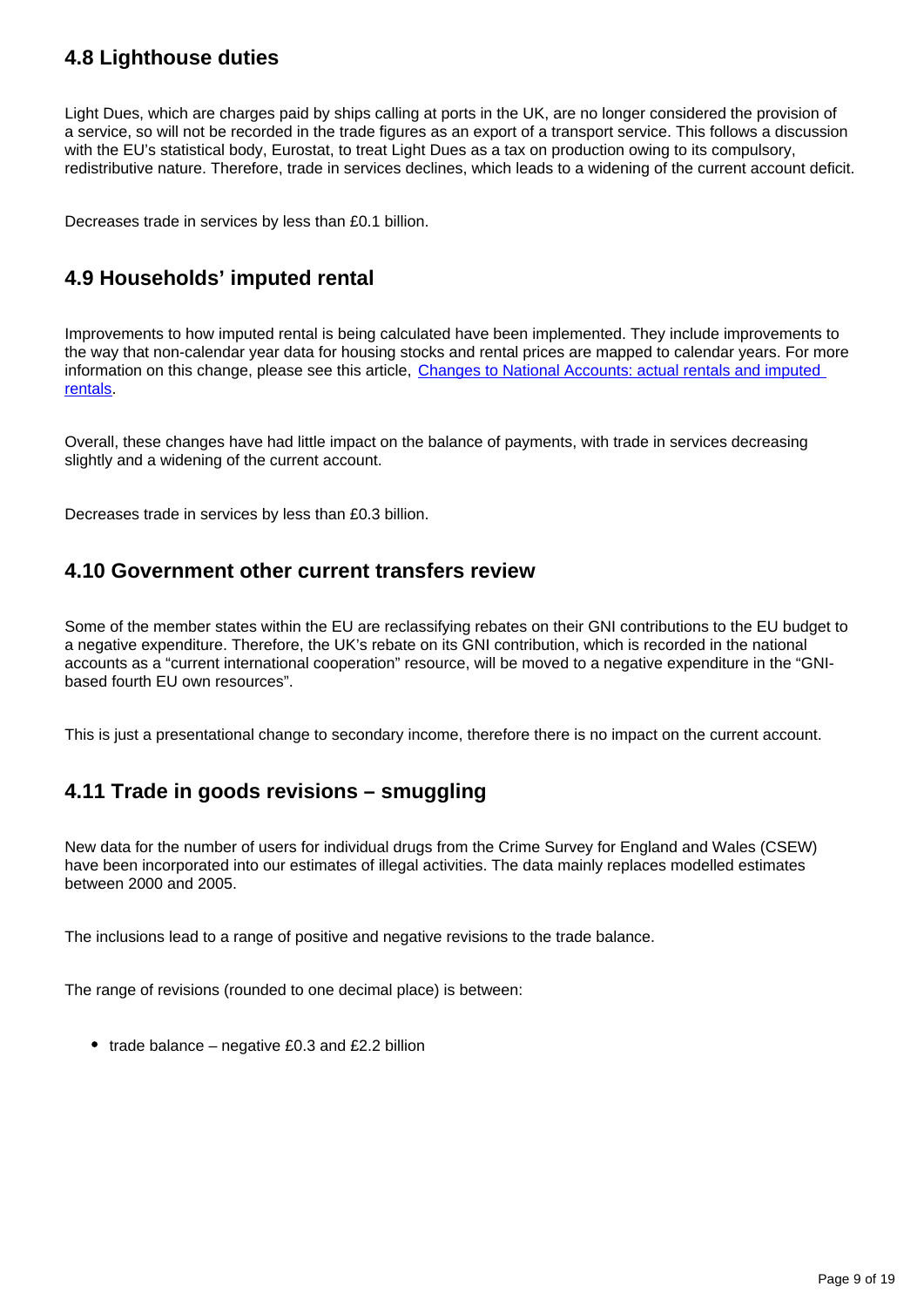### **4.12 FDI benchmarking**

The balance of payments utilises information from quarterly Foreign Direct Investment (FDI) and annual FDI surveys. In the short-term, the quarterly survey is used within the balance of payments and then later revised when the more comprehensive annual survey data become available, known as the FDI benchmark process. This benchmark process is an annual reconciliation between the quarterly and annual surveys utilised in the production of FDI data.

The quarterly survey for outward and inward FDI has 680 and 970 sampled enterprise groups respectively; these increase to 2,100 and 3,500 enterprise groups respectively on an annual basis. The increased sample size and responses being taken from audited annual accounts, rather than quarterly management accounts, can result in revisions. This annual process ensures that the balance of payments and annual foreign direct investment publications are coherent.

These annual FDI revised estimates for the year 2014 will be incorporated into the Balance of Payments release on 29 September 2017.

The range of revisions is:

• the primary account  $-$  £7.2 billion in 2014

Other impacts:

- the financial account
- the international investment position

## <span id="page-9-0"></span>**5 . Analysis of impact on the current account**

### **5.1 Definition of main current account aggregates**

The current account includes debit and credit transactions relating to trade in goods and services, primary income and secondary income. Credits are income or transfers receivable by the UK and UK exports. Debits are income or transfers payable by the UK and UK imports. The main indicators in this account are the:

- trade balance, which shows the balance of exports and imports of goods and services traded between UK residents and non-residents
- primary income balance, which shows the income earned by UK residents from non-residents and income earned by non-residents from UK residents; this income is further broken down into compensation of employees (wages, salaries and other benefits earned by individuals), investment income (income earned from the provision of financial capital and income earned on reserve assets) and other primary income (covers earnings from rent and taxes, and subsidies on production and on the import of goods)
- secondary income balance, which represents the provision (or receipt) of an economic value by one party without directly receiving (or providing) a counterpart item of economic value
- current account balance, which is the summation of the trade balance, the primary income balance and the secondary income balance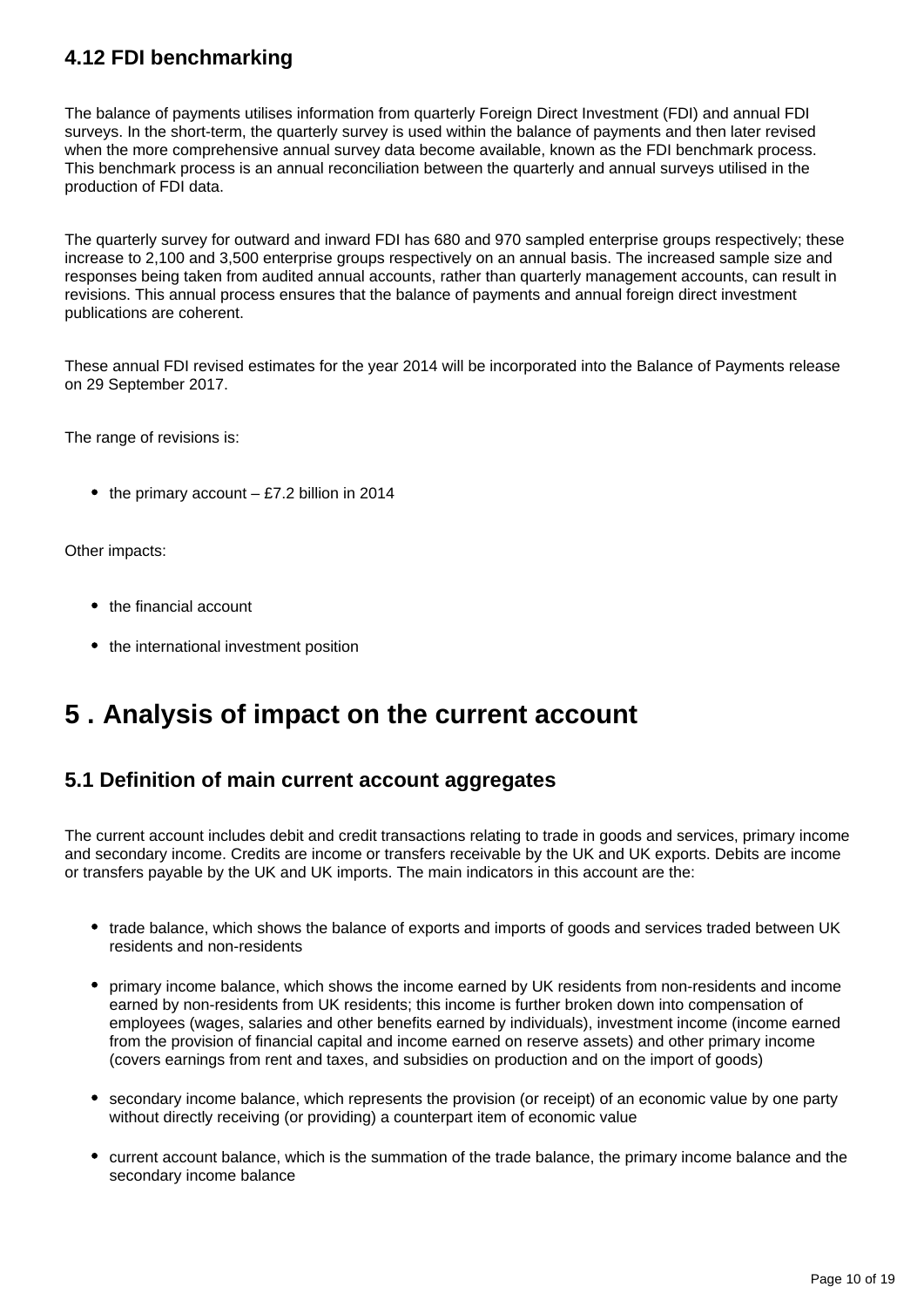### **5.2 Indicative impact on main current account aggregates**

#### **5.2.1 Trade balance**

The lines in Figure 1 show the level of the trade balance in published data and the Pink Book 2017 indicative balance, while the bars show the differences between the two lines (or indicative revision).

Revisions to trade are relatively small (as seen in Figure 1) with the revisions being generally positive throughout 1997 to 2015. The biggest revision is in 2012 (£4.0 billion), with the inclusion of tuition fees having the greatest impact, followed by the inclusion of drugs data into the estimates of illegal activities.

#### **Figure 1: Indicative trade balance revision (£ billion)**





Source: Office for National Statistics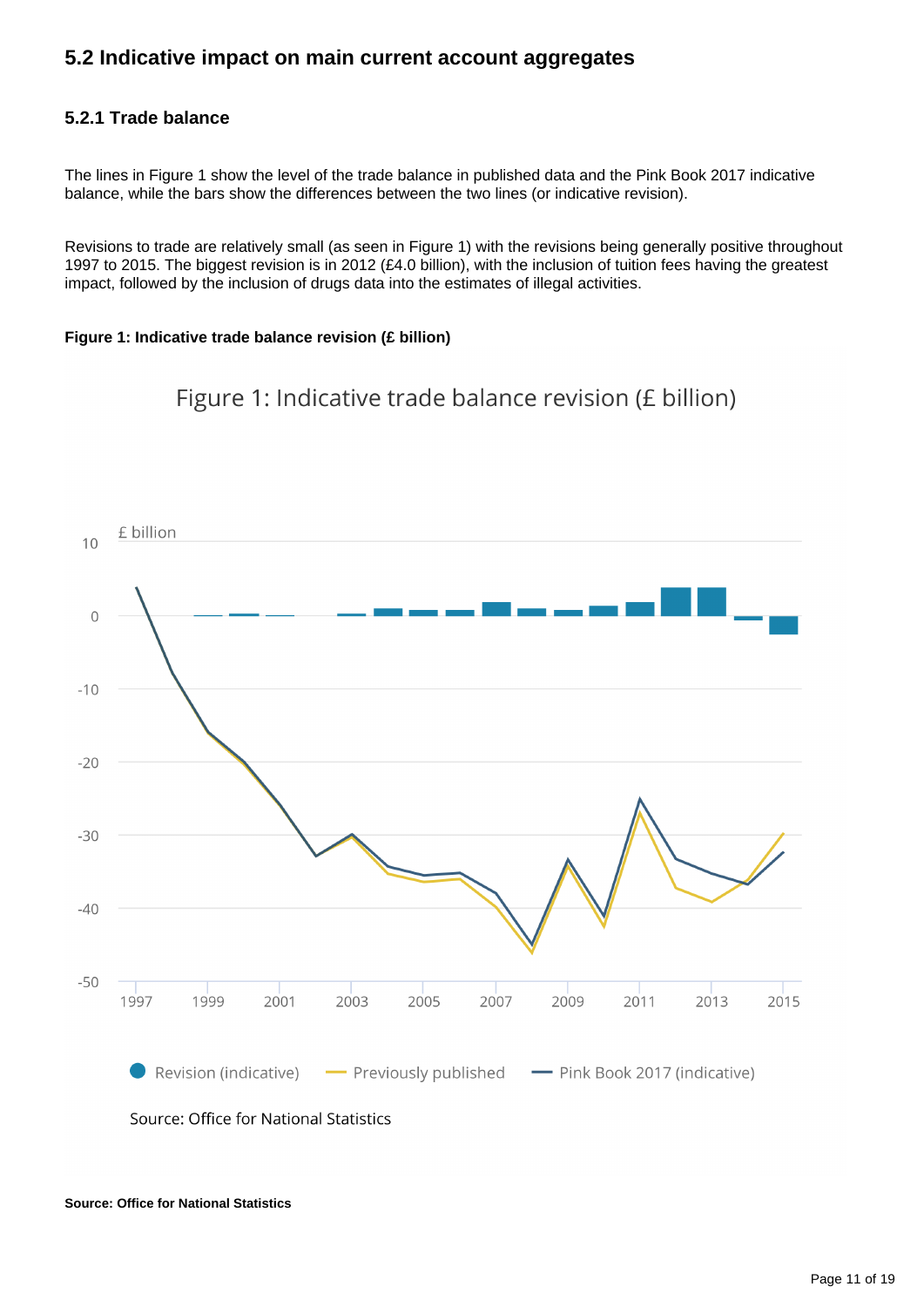A number of revisions are also expected at the geography level and these are outlined in this section.

#### **Trade in goods**

Table 3 shows the 10 largest country revisions to exports and imports of goods in 2014 and their respective rankings in Pink Book 2017 compared with Pink Book 2016. These country revisions are a result of revisions to total trade in goods and revised data from Her Majestry's Revenue and Customs (HMRC) excluding nonmonetary gold.

As explained in a previous article, since 2014 (under European System of Accounts 2010 and Balance of PaymentsBPM6 manual<sup>1</sup> regulations) non-monetary gold is measured as a component of trade in goods; it also appears within gross capital formation (GCF) as valuables.

The initial data supplied by HMRC for the first half of 2014 had non-monetary gold included with other trade in goods data. However, trade in non-monetary gold is measured very differently by HMRC and Office for National Statistics (ONS). HMRC overseas trade statistics (OTS) are based on the physical movement of non-monetary gold, but ONS balance of payments statistics measure the change in economic ownership. We need to exclude these non-monetary gold estimates and supplement with non-monetary gold data from a stronger source for change of ownership (provided by the Bank of England).

For the first half of 2014, ONS were not able to produce geographical data with non-monetary gold excluded so the estimate for exports to each country was derived by pro-rating the global exports using the geographical breakdown for 2013 (before non-monetary gold was classified as trade in goods and collected by HMRC). We have now received data from HMRC completely excluding non-monetary gold and are publishing revised estimates for 2014 in Pink Book 2017.

| Exports                     |          |                        |                        |                                    | Imports |                        |                        |
|-----------------------------|----------|------------------------|------------------------|------------------------------------|---------|------------------------|------------------------|
| Country                     | Revision | Pink Book<br>2017 Rank | Pink Book<br>2016 Rank | <b>Country Revision</b>            |         | Pink Book<br>2017 Rank | Pink Book<br>2016 Rank |
| Switzerland                 | $-4517$  | 12                     | 8                      | Norway                             | $-2878$ | 9                      |                        |
| Germany                     | +1651    | 2                      | 2                      | Canada                             | $-2269$ | 19                     | 17                     |
| United States of<br>America | +1609    |                        |                        | Spain                              | $+2108$ | 8                      | 9                      |
| Netherlands                 | +1584    | 3                      | 3                      | Germany                            | $+1097$ |                        | 1                      |
| Hong Kong                   | $-1382$  | 15                     | 11                     | South Korea                        | $+900$  | 22                     | 23                     |
| South Korea                 | $-1270$  | 17                     | 14                     | Qatar                              | $+894$  | 37                     | 43                     |
| Saudi Arabia                | +1168    | 14                     | 19                     | Belgium &<br>Luxembourg            | +868    | 6                      | 6                      |
| India                       | $-1076$  | 13                     | 12                     | Switzerland                        | $+834$  | 11                     | 12                     |
| Irish Republic              | $+928$   | 5                      | 5                      | <b>United States</b><br>of America | +688    | 4                      | 4                      |
| Canada                      | $+815$   | 20                     | 24                     | Singapore                          | $-592$  | 32                     | 25                     |

#### **Table 3: 10 largest country revisions to exports and imports of goods in 2014**

Source: Office for National Statistics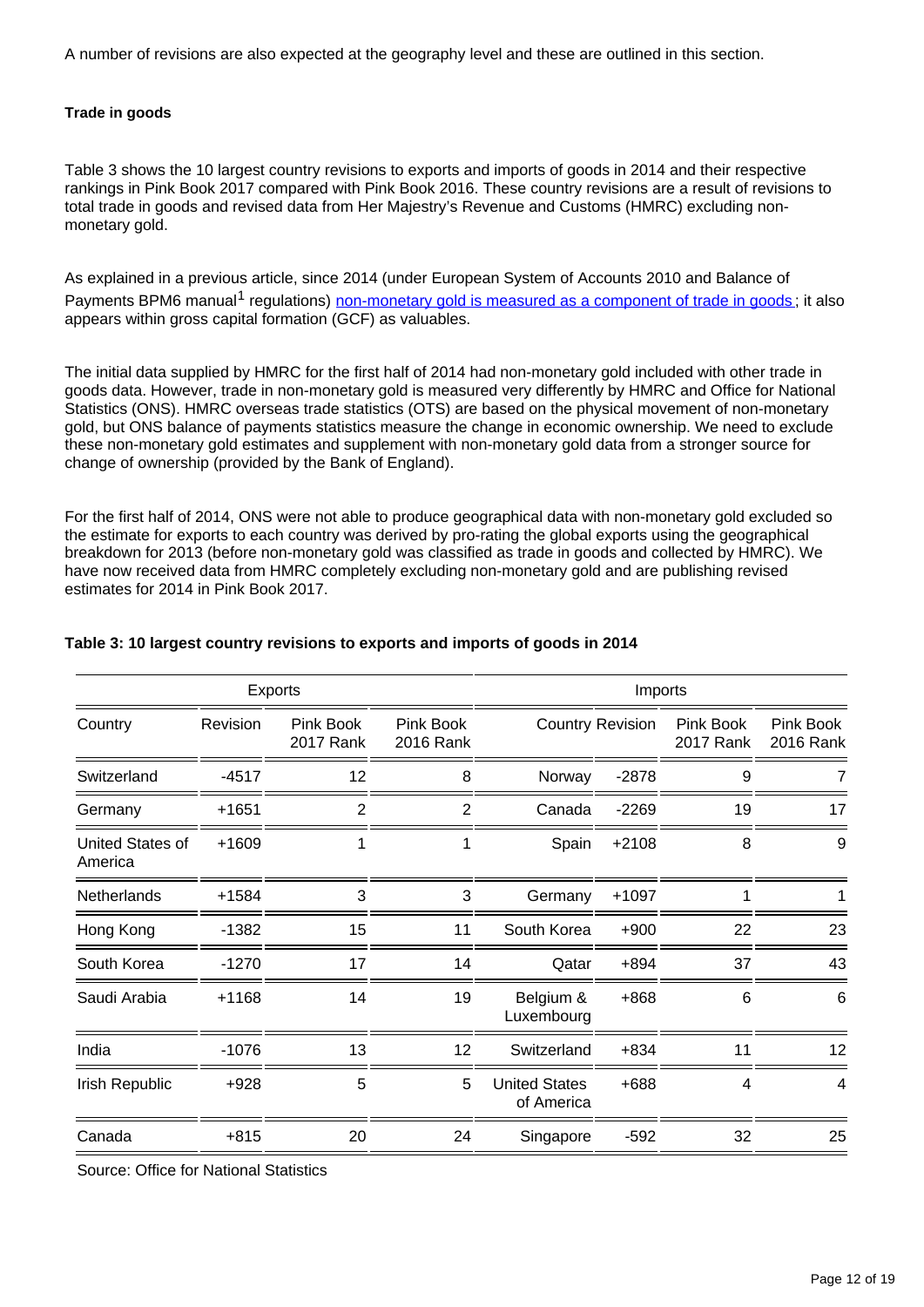Table 4 shows the 10 largest country revisions to exports and imports of services in 2014 and their respective rankings in Pink Book 2017 compared with Pink Book 2016. These country revisions are a result of revisions to total trade in services and updated country allocations.

| <b>Exports</b>                     |          |                        |                        |                                |                         | Imports                |                        |
|------------------------------------|----------|------------------------|------------------------|--------------------------------|-------------------------|------------------------|------------------------|
| Country                            | Revision | Pink Book<br>2017 Rank | Pink Book<br>2016 Rank |                                | <b>Country Revision</b> | Pink Book<br>2017 Rank | Pink Book<br>2016 Rank |
| France                             | $+2961$  | $\overline{2}$         | 4                      | Norway                         | $+625$                  | 17                     | 27                     |
| <b>Netherlands</b>                 | $-1342$  | 4                      | 3                      | Spain                          | $+584$                  | 3                      | 3                      |
| <b>United Arab</b><br>Emirates     | $+1114$  | 13                     | 22                     | France                         | $+558$                  | $\overline{2}$         | $\overline{2}$         |
| Cayman Islands                     | $-891$   | 25                     | 20                     | Switzerland                    | $-474$                  | 9                      | 9                      |
| Kazakhstan                         | $-672$   | 44                     | 32                     | Hong Kong                      | $-425$                  | 23                     | 16                     |
| <b>United States of</b><br>America | $+512$   | 1                      | 1                      | <b>United Arab</b><br>Emirates | $+322$                  | 21                     | 23                     |
| Peru                               | $+462$   | 51                     | 88                     | Ireland                        | $+235$                  | 5                      | 5                      |
| Bermuda                            | $-458$   | 39                     | 34                     | Lebanon                        | $+192$                  | 56                     | 75                     |
| Switzerland                        | $+377$   | 5                      | 5                      | Azerbaijan                     | $+173$                  | 59                     | 79                     |
| Afghanistan                        | $-357$   | 64                     | 45                     | Germany                        | $-154$                  | 4                      | 4                      |

#### **Table 4: 10 largest country revisions to exports and imports of services in 2014**

Source: Office for National Statistics

An error in the allocation of trade in exports and imports of services for 2014, as published in Pink Book 2016, was identified for Mexico, where a proportion of UK trade with Mexico had been wrongly assigned to the category "Other Central American Countries". Table 5 shows the revisions to Mexico in 2014 for Pink Book 2017, including the impact of revisions to total trade in services.

#### **Table 5: Revisions to Mexico in 2014**

| <b>Exports of Services</b> | +217 |
|----------------------------|------|
| <b>Imports of Services</b> | +44  |

Source: Office for National **Statistics** 

#### **5.2.2 Primary income balance**

The lines in Figure 2 show the level of the primary income balance in published data and the Pink Book 2017 indicative balance. The total revision is also shown along with the impacts of the securities dealers change, the previously announced household and non-profit institutions serving households split, share ownership benchmarking changes, corporate bonds interest change and other changes.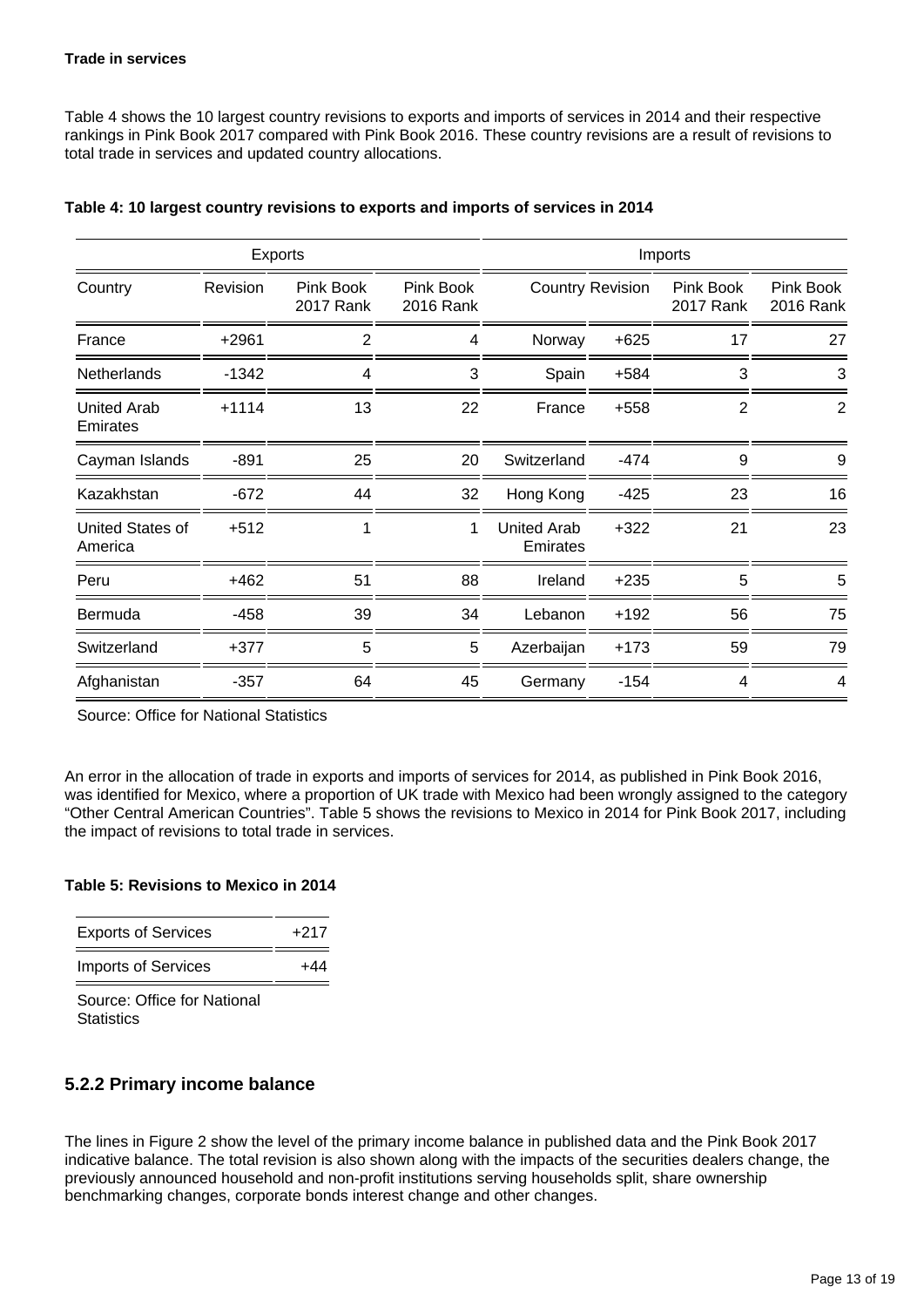Revisions to total primary income between 1997 and 2015 are all negative apart from a slight increase in 1997 with the previously published change in corporate bonds having a negative impact on the primary income balance and outweighing the increases caused by the other impacts.

#### **Figure 2: Indicative primary income balance revision (£ billion)**





#### **Source: Office for National Statistics**

**Notes:**

1. Other changes include bond redemption, FDI benchmarking and late and updated source data.

#### **5.2.3 Current account balance**

Figure 3 shows the level of the current account balance in published data and the Pink Book 2017 indicative balance.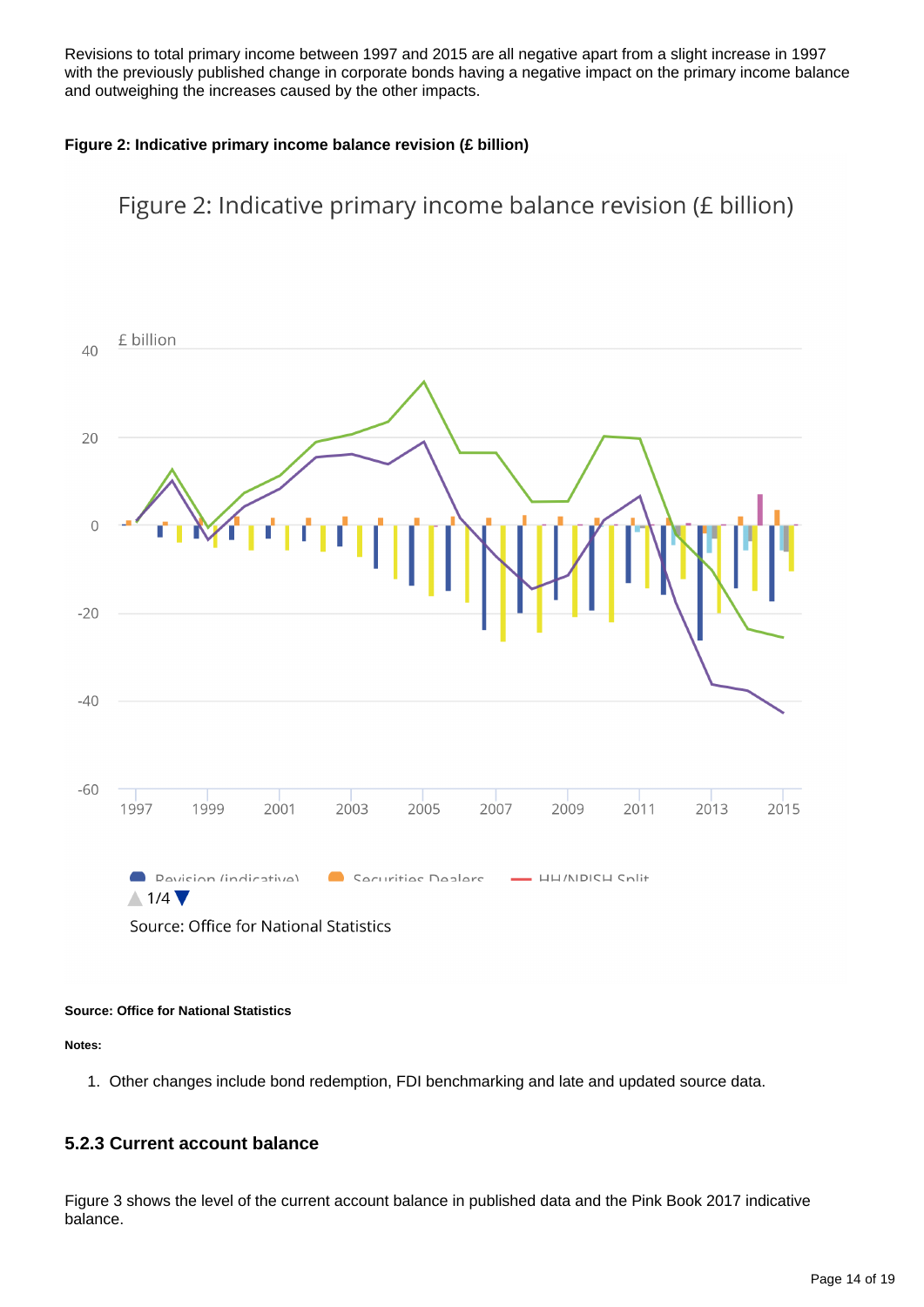The revisions between 1997 and 2015 are mostly negative with the only exception of a slight increase in 1997. The revisions up to and including 2003 are relatively small (up to negative £3.6 billion). After 2004, the revisions become larger, reflecting the greater revisions in the primary income and secondary income accounts.

#### **Figure 3: Indicative current account balance revision, UK, 1997 to 2015 (£ billion)**



Figure 3: Indicative current account balance revision, UK, 1997 to 2015 (£ billion)

**Source: Office for National Statistics**

### **Notes for: Analysis of impact on the current account**

1. Balance of payments manual.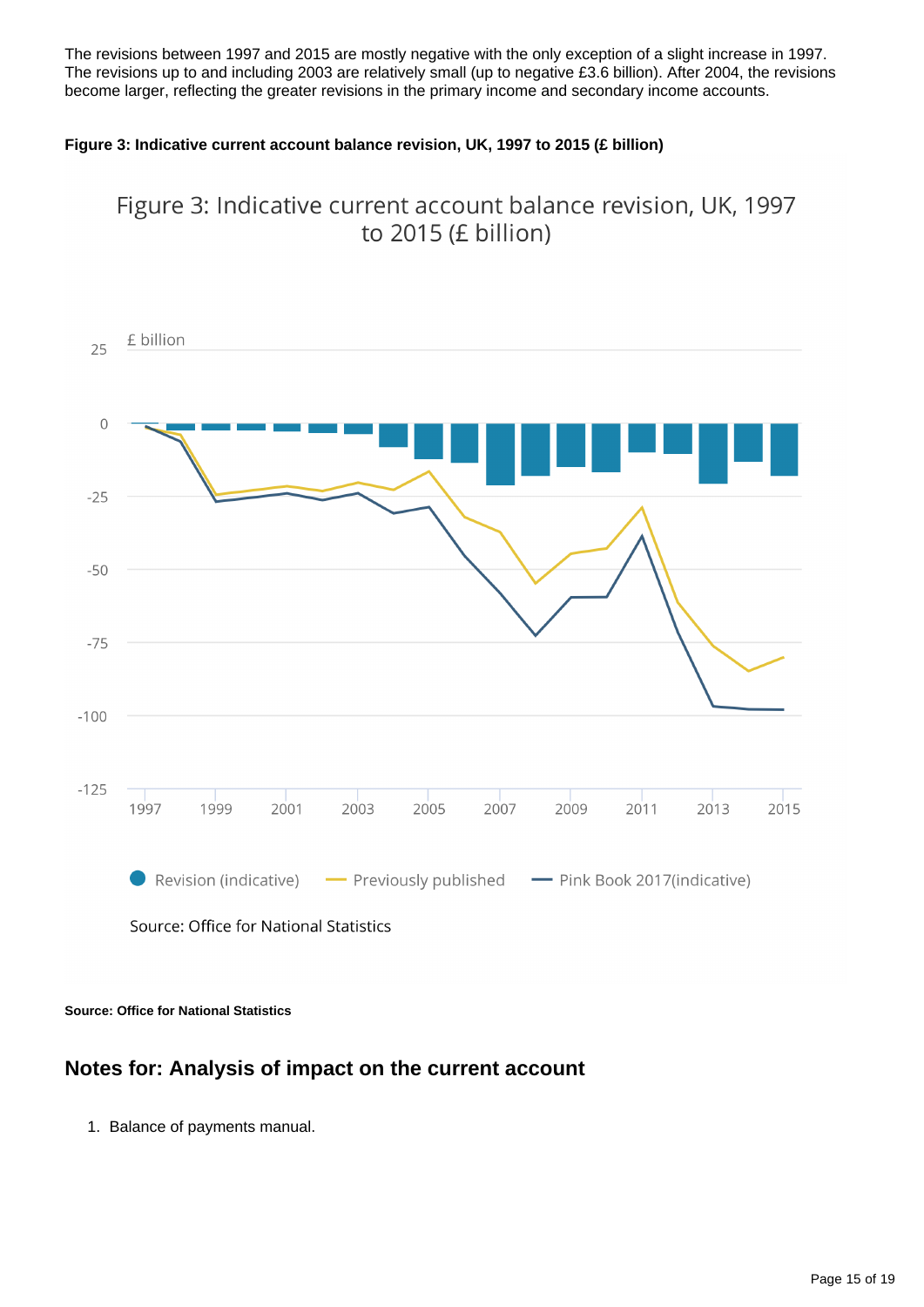## <span id="page-15-0"></span>**6 . Analysis of impact on the financial account and the international investment position**

### **6.1 Definition of main financial account and international investment position aggregates**

The financial account includes transactions (flows) associated with changes of economic ownership of the financial assets and liabilities. The financial account balance shows the net position of these flows between the UK and the Rest of the World.

The international investment position (IIP) measures the UK's stock (levels) of external financial assets and liabilities. A positive net IIP indicates that assets exceed liabilities, while a negative figure indicates that liabilities exceed assets.

### **6.2 Indicative impact on the main financial account and international investment position aggregates**

#### **6.2.1 Financial account balance**

The lines in Figure 4 show the level of the financial account balance in published data and the Pink Book 2017 indicative balance, the bars show the total differences between the two lines (that is, the revision).

As shown in Figure 4, the total revisions are mainly negative throughout 1997 to 2015, with the only positive revisions occurring in 1998, 2001 and 2002.

The negative revisions are caused mainly by the incorporation of new source data for securities dealers, which has led to an increase in the net inflow into the UK, with the largest overall revision occurring in 2010 (negative £42.4 billion) (see Section 4.3 for more detail on the change). The largest positive revision of £16.0 billion occurs in 2001, with the incorporation of new data sources resulting from the separating of the estimates for the household and non-profit institutions serving households sectors (see Section 4.2) having a positive impact.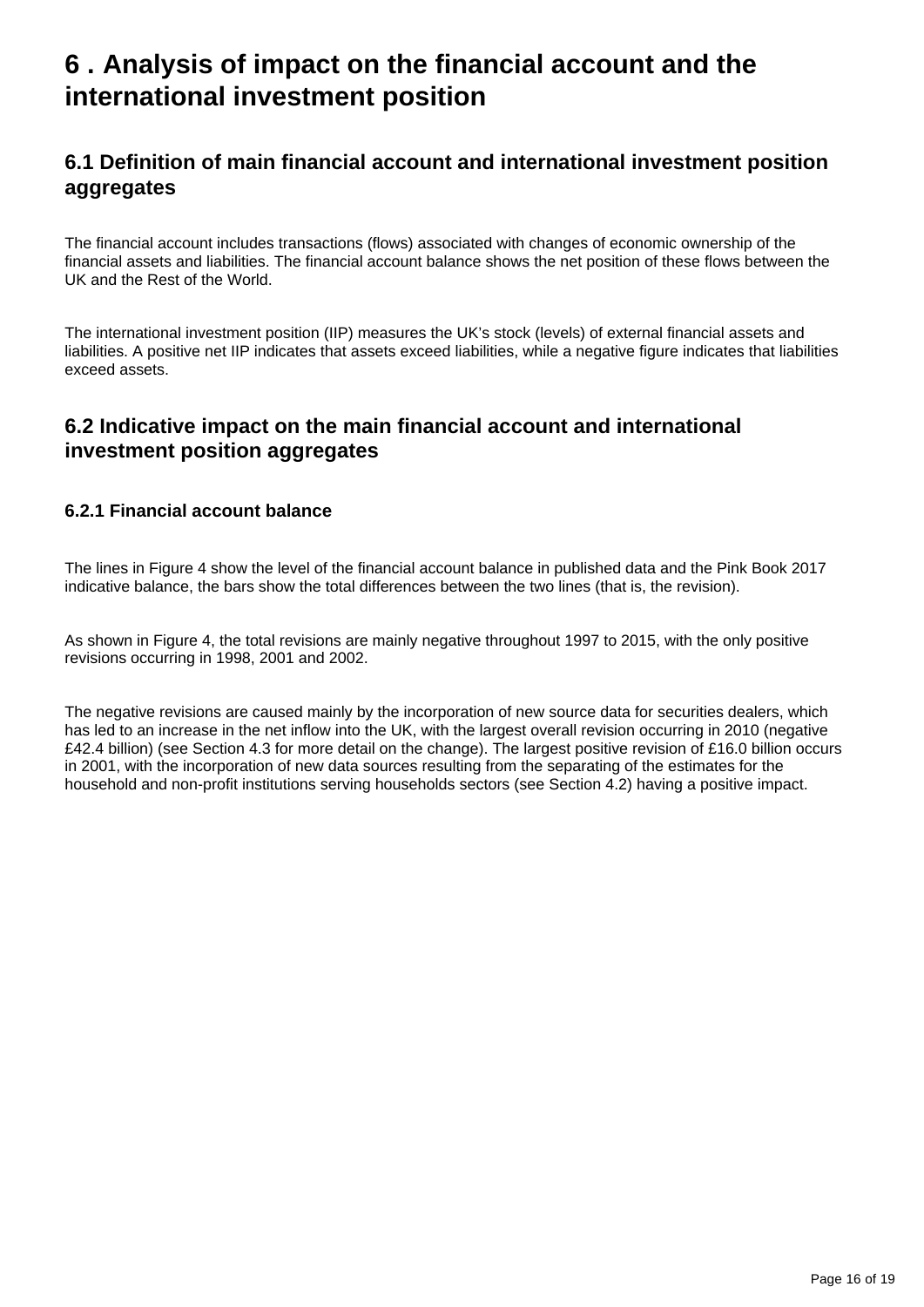### Figure 4: Indicative financial account balance revision (£ billion)



#### **Source: Office for National Statistics**

#### **6.2.2 Net international investment position**

The lines in Figure 5 show the net IIP in published data and the Pink Book 2017 indicative position, the bars show the total difference between the two lines (that is, the revision). Please note that the revisions in the IIP are larger than the financial account because the IIP measures the stock (or position) at the end of the period and also incorporates other changes such as price changes or currency changes.

As shown in Figure 5, the revisions up to 2008 are positive, with the largest positive revision occurring in 2002 (£124.7 billion). The new data sources incorporated due to the separating of the household and NPISH sectors (Section 4.2) has led to a positive impact throughout 1997 to 2015 by increasing net UK assets. From 1997 to 2006, the incorporation of new source data for securities dealers (Section 4.3) has also had a positive impact, again leading to larger net UK assets.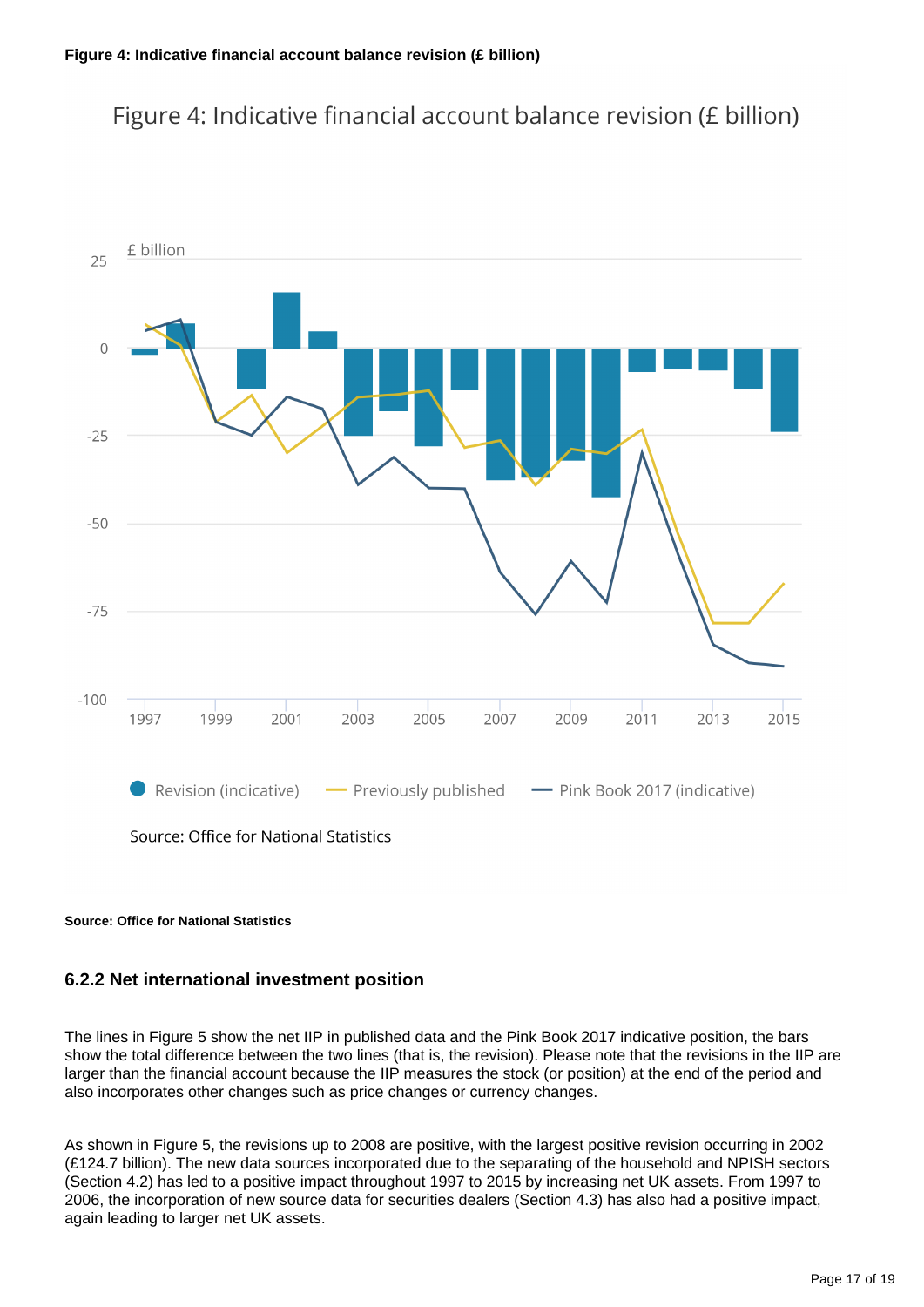Since 2009, the revisions have been negative and caused mainly by the share ownership benchmarking (see Section 4.4), which has led to a greater allocation of investment in UK equities to the Rest of the World. The largest downward revision is in 2015 (negative £261.0 billion).

#### **Figure 5: Indicative net international investment position revision (£ billion)**



Figure 5: Indicative net international investment position revision (£ billion)

**Source: Office for National Statistics**

## <span id="page-17-0"></span>**7 . Impacts on GNI**

In the UK system of accounts, the transition of gross domestic product to gross national income (GNI) is obtained by adding the difference between compensation of employees and property income received from and paid to the rest of the world. Compensation of employees is basically the remuneration paid by an employer to employee for work done; property income<sup>1</sup> is primarily the earnings from financial investments and assets, such as interest, dividends and repatriated profits.